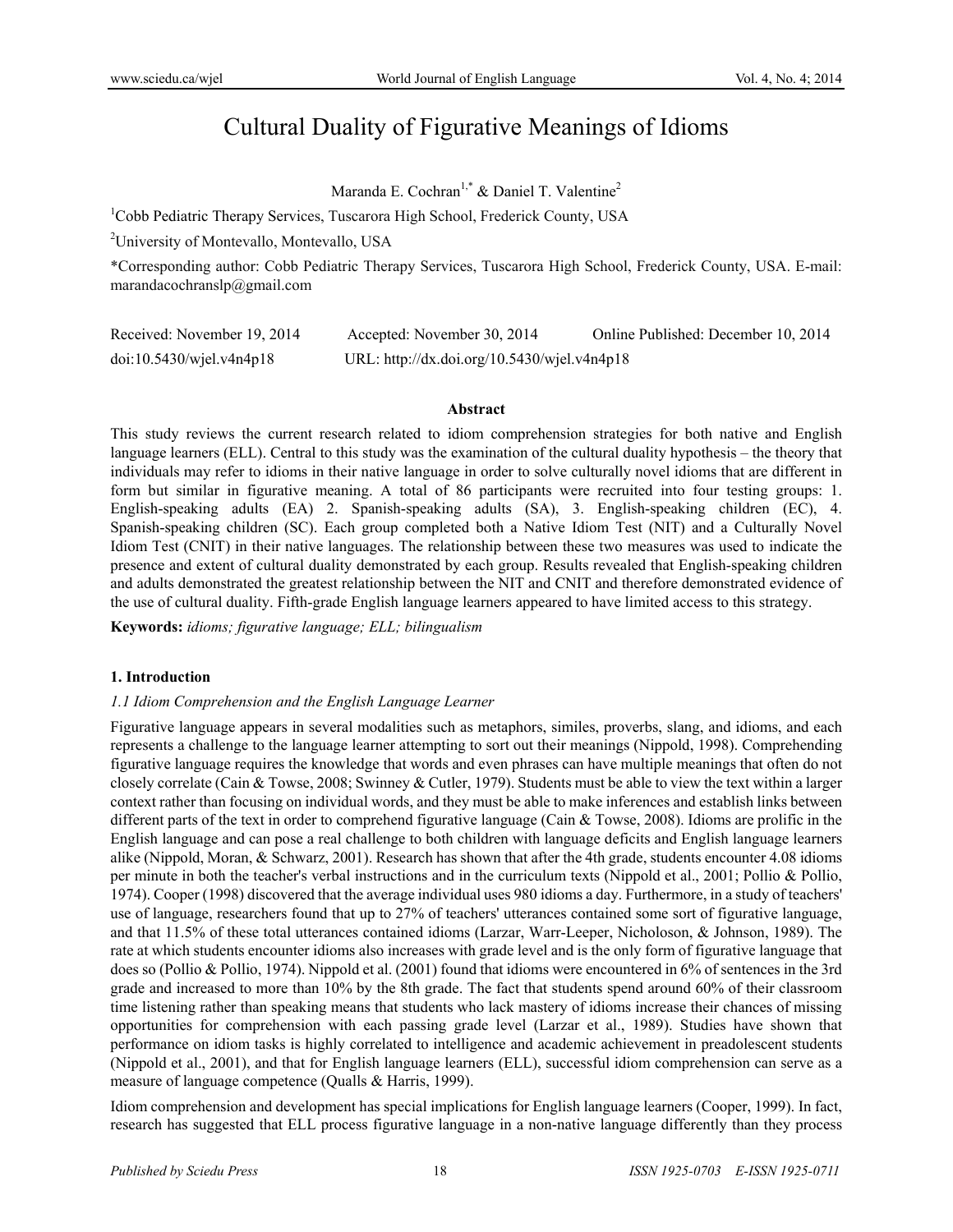idioms from their native language (Liu, 2008). This strategy makes sense when one considers that these students have the dual challenge of learning the words that comprise the idiom, discovering which idioms are culturally specific, and knowing when the use of certain idioms is socially appropriate (Qualls & Harris, 1999). Furthermore, these students bring world knowledge that differs from that of their native English-speaking peers to the task of deciphering an idiom from the English language and culture (Littlemore, 2001). Qualls & Harris (1999) postulated that students' world knowledge affects the way in which they will solve an idiom. Indeed, cultural background has been known to play a large role in interpreting the meanings of novel idioms, whether they have been interpreted correctly or not (Littlemore, 2001).

A command of figurative language helps English language learners cross the bridge between learning the basic building blocks of language and developing an academic literacy that allows them full access to the content curriculum (Fitzgerald, 1993). While a significant body of literature exists on idiom development and mastery in the monolingual population, less research has been devoted to the idiom processing strategies unique to the English language learner population. The purpose of this study is to examine the extent to which English language learners use their knowledge of idioms in their native language and culture as a strategy to comprehend idioms novel to their culture.

## *1.2 Theories of Idiom Processing and Development*

Two broad views of idiom processing have been put forth by Nippold et al., (2001). The language experience hypothesis, also termed the language exposure hypothesis, posited that idioms are learned through meaningful exposure to them. Those idioms to which the language user has been exposed more frequently will be easier to understand and quicker to process than idioms that are less familiar and less frequently occurring. For those idioms which are not familiar to the language user, Nippold et al. (2001) proposed the metasemantic hypothesis in which the literal meaning is considered first, and then the figurative meaning is derived from the components of the literal meaning. This process is more successful when the idiom is transparent, that is, when the literal meaning is closely related to the figurative meaning.

Other more specific models of idiom processing mainly differ in terms of which meaning – literal or figurative – is accessed first. Bobrow and Bell (1973) proposed that, upon encountering an idiom, the literal meaning is accessed first. The researchers came to this conclusion after a series of tests in which subjects were presented with a phrase and asked to come up with two possible meanings for that phrase. Then, the subjects were asked which meaning they thought of first. Given the greater proportion of individuals reporting having thought of the literal meaning first, they concluded that the only time the figurative meaning is accessed is when the context of the figurative phrase indicates that the literal meaning does not fit and confounds the meaning of the text. At this point, the figurative meaning is accessed and the meaning of the text interpreted correctly.

Cooper (1998) provides additional support for the literal first hypothesis, claiming that during normal comprehension, the "literal mode" is normally active while the "figurative mode" remains inactive until the literal meaning of the word or phrase does not fit the speech/written context. Cooper (1998) also stated that the age of the individual has a large effect on which meaning is conjured up first in the mind, claiming that until individuals are roughly nine years of age, they interpret almost all idioms literally. After age nine, as they begin to develop what Cooper (1998) called "semantic duality", these children begin to interpret idioms figuratively with greater frequency as they approach adulthood. Although the sequence of literal versus figurative meaning access is still being questioned by more recent theories of idiom processing, the knowledge that idioms are stored as single lexical units remains generally accepted in the recent literature (Bulut & Celik-Yazici, 2004; Liu, 2008).

The simultaneous processing model proposed by Swinney and Cutler (1979) suggested that individuals process both the literal and figurative meaning of the idiom simultaneously until sufficient context has been provided to differentiate which meaning is required. The literal meaning of the idiom may be accessed first if the context is suggestive of such an interpretation and visa versa. Theoretical support for this model comes from the position that idioms are stored as single lexical units in the same mental lexicon as all other words. This refined the Bobrow and Bell (1973) theory by agreeing that idioms are stored as single lexical items, but adding that they are not stored in a separate idiom list apart from the mental lexicon.

Titone and Connie (1999) proposed a similar hypothesis that incorporated aspects of linguistic processing with direct memory retrieval. For those idioms that are decomposable, processing can take one of two routes. One route involves the analysis of the idiom from a literal context (literal first hypothesis), and the other route involves processing the idiom as a single entity (figurative first). For those idioms that are non-decomposable, the idiom will be viewed as a single entity and therefore the figurative meaning will be accessed first. The dual representation model incorporates all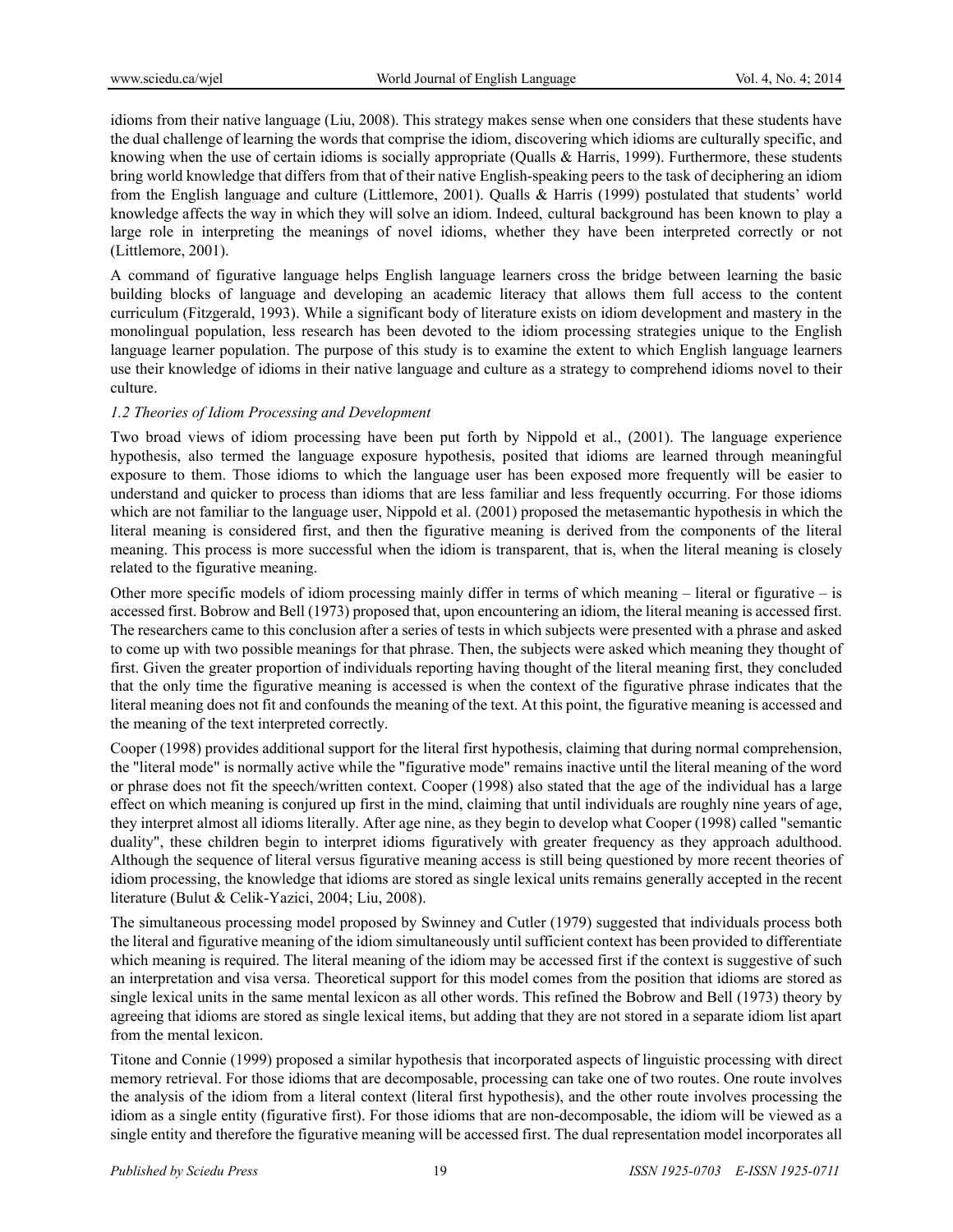the previous theories of idiom processing and recognizes that language users likely depend on a variety of processing strategies to comprehend these complex figurative language units (Titone & Connie, 1999).

## *1.3 Idiom Processing in a Non-Native Language*

Besides the aforementioned models of idiom processing, speakers of another language also employ additional comprehension strategies upon encountering a culturally novel idiom (Cooper, 1999). Perhaps the most widely employed strategy English language learners use to process novel idioms is to guess from the context (Bulut  $\&$ Celik-Yazici, 2004; Cooper, 1999). Because idioms describe a limited number of content categories, many students can successfully guess the figurative meanings of idioms from the situation, emotion, or event presented in the text or spoken dialogue. Another widely used strategy to comprehend novel idioms is to employ pragmatic knowledge or knowledge of the world. Littlemore (2001) posited that individuals rely on schematic knowledge, contextual knowledge, and systemic knowledge in order to comprehend figurative language. Systemic knowledge, or knowledge of the language itself, is not as strong in a second language as it is in a native language. Therefore, individuals must rely more heavily on pragmatic knowledge and contextual clues in order to solve figurative language more accurately.

Liu (2008) suggested yet another commonly used strategy among the ELL population. When encountering a culturally novel idiom, English language learners often reference the idioms in their first language in order to find an equivalent. Liu believed that referencing the native language lexicon is actually the first strategy ELL use in processing culturally novel idioms, and that the successful interpretation of novel idioms partly depends on whether or not the novel idiom has an equivalent in the non-native language. Irujo (1986) conducted a study to examine whether or not English language learners use their knowledge of their native language in order to solve idioms in their second language. Irujo (1986) tested 12 Venezuelan participants whose native language was Spanish but who were also considered advanced learners of English. They were first administered a comprehension test in English that contained 15 idioms that were identical in English and Spanish, 15 idioms that were similar in English and Spanish, and, finally, 15 idioms that were different in English and Spanish but had the same figurative meaning. In a separate production test, the participants were given a short story in Spanish that contained a familiar Spanish idiom followed by the English translation of the same short story. In the English version, there was a blank where the idiom should have been, and the participants were asked to supply the English equivalent of the Spanish idiom. Overall, results showed that the native language had a very strong effect on these students' interpretations and productions of English idioms. Students were most successful completing test items in which the idioms were identical in both languages. Students also experienced success dealing with idioms that were similar in form for both languages. Finally, while students were able to comprehend some of the idioms that were completely different in form between the two languages, they had trouble producing the English idiom equivalent unless they had already been exposed to it through language experience. Irujo (1986) concluded that the results provided further evidence that non-native speakers often hearken to their native idiom repertoire to help them solve culturally and linguistically novel idioms, especially when the novel idiom has a similar or even identical form in their native language.

While evidence exists to support the claim that non-native speakers often consult their native language, there has been some debate as to the efficacy of referring to the native language in order to solve culturally novel idioms. Bulut and Celik-Yazici (2004) hypothesized that referring to the native language for idiom parallels, a term they call "the interlingual factor", would have a strong positive effect on the correct interpretation of novel idioms. In their study, it was found that test items were interpreted with greater accuracy for the individuals in the study who reported referring to the native language in order to solve novel idioms. However, the researchers noted that some individuals in their study actually avoided utilizing the interlingual factor and performed worse in interpreting novel idioms, believing the parallel likely to be a false cognate.

## *1.4 The Cultural Duality Hypothesis*

English language learners often use their knowledge of idioms in the first language in order to find an equivalent that will help them solve an idiom from a novel culture or language (Cooper, 1999; Irujo, 1986). Liu (2008) and Irujo (1986) suggested that many children find this strategy particularly successful when the novel idiom has an exact equivalent or when it only varies by one or two words. For example, the English idiom "to have a heart of stone" has an exact equivalent in Spanish - "tener un corazón de piedra". Also, the English idiom that describes a person who loves books as "a bookworm" has a semantically similar equivalent in Spanish - "Ser un ratón de biblioteca" (to be a library mouse). However, does this strategy of looking to the native language for idiom equivalents only extend to idioms that have an exact or very close native language parallel, or does looking to the native language also aid in solving idioms that are *different* in form but *similar* in figurative meaning? For example, the English idiom "to kick the bucket" has the same figurative meaning as the Spanish idiom "to hang up one's tennis shoes". They are both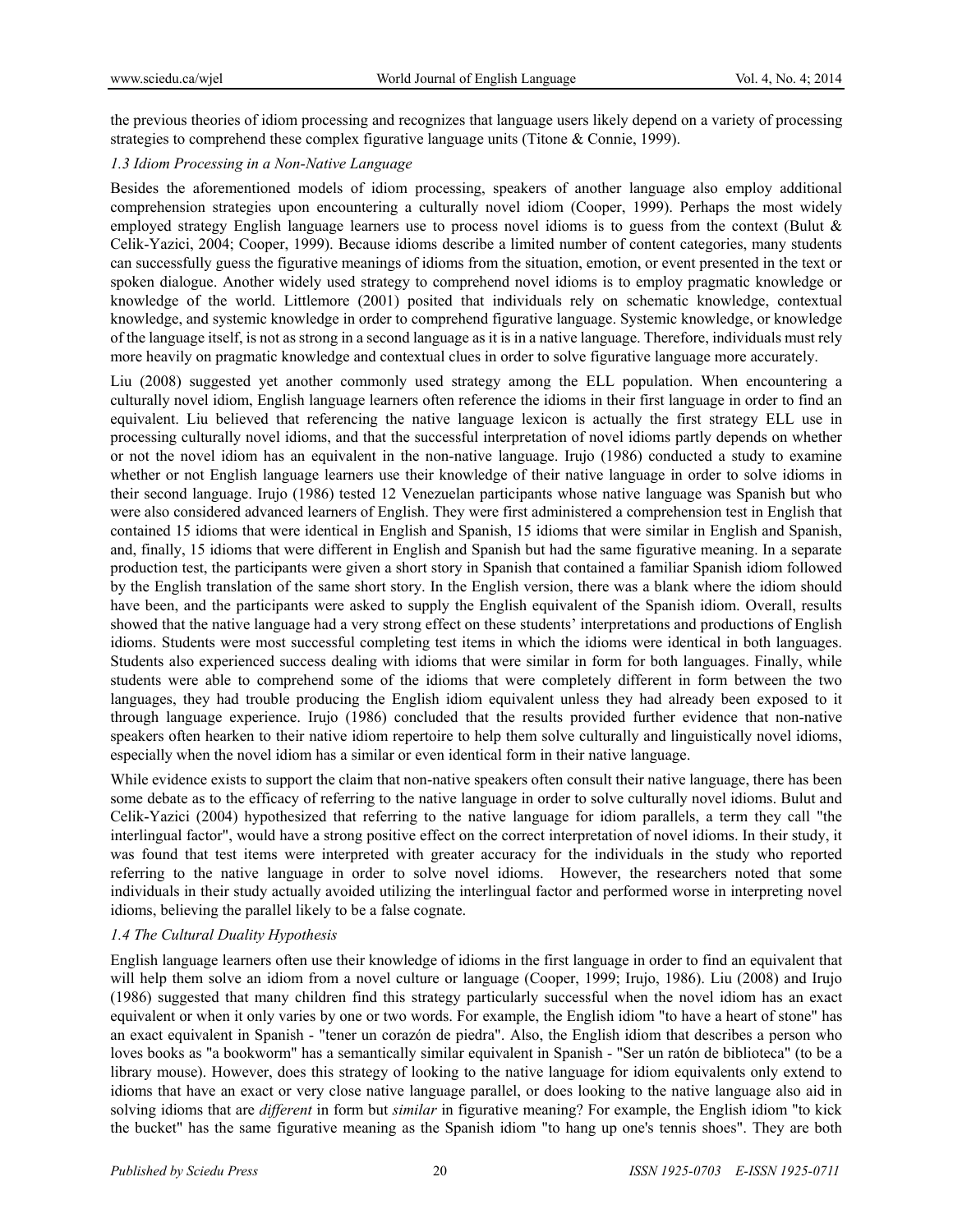used in similar figurative contexts to imply that someone or something has died. The cultural duality hypothesis proposes that when individuals encounter a culturally novel idiom that does not have an exact native language equivalent, they still look to the native language to find an idiom that would apply to that similar figurative context in order to discover the probable meaning of the culturally novel idiom. Individuals who exhibit the ability to connect the figurative meanings of the culturally different idioms might suggest that there is a cultural duality of figurative meanings of idioms, or cultural duality. Employing the cultural duality strategy requires a combination of guessing from context and referring to the native language in order to solve a culturally novel idiom that does not have an exact native language equivalent. Specifically, individuals must first be able to identify the context of the novel idiom as being figurative before searching their native idiom inventory for idioms that would be applicable in that same figurative context.

While the cultural duality hypothesis shares many of the same premises as the "interlingual factor" proposed by Bulut and Celik-Yazici (2004) in that it presupposes that speakers of a second language hearken to their native language to find idiom equivalents, it differs in that it adds the significance of the figurative context into the idiom processing equation. The cultural duality model hypothesizes that the non-native speaker who successfully employs cultural duality would first recognize the linguistic context in question as being idiomatic, at least partly because there exists a similar linguistic context in which a native language idiom would apply. The following made-up passage about rain will serve as an example of how the cultural duality strategy of non-native idiom comprehension would work:

Imagine the following sentences are actually presented in a language that is not native to the reader:

*"Jeremy always gets good grades on tests, but his friends think he talks about his grades too much. His friends say, 'He always throws flowers at himself'".* 

Even though the phrase "he throws flowers at himself" is completely different in form from the familiar "he toots his own horn", it was likely easy to understand, because first, the reader could connect the fact that idioms are commonly used to talk about bragging (observing a figurative context in connection with the native language), and secondly because the reader can remember that the phrase "to toot one's own horn" exists in the reader's native language, which means "to brag about one's self". Therefore, the phrase "to throw flowers at himself" probably has the same figurative meaning as the familiar idiom "to toot one's own horn". This hypothetical example demonstrates the cultural duality strategy at work to solve a culturally novel idiom.

## *1.5 Research Questions*

The present study tests the cultural duality hypothesis through native and novel idiom tasks to provide information pertaining to the following research questions:

1. Do students use their knowledge of native language idioms to solve culturally novel idioms that differ in form but contain the same figurative meaning?

2. Do English language learners exhibit greater levels of cultural duality of idioms than monolingual students?

3. Does the ability to use cultural duality to solve culturally novel idioms increase in adulthood?

# **2. Methods**

## *2.1 Participants*

Participants were recruited from area elementary schools, and a group of 24 native English speaking  $5<sup>th</sup>$  graders and 22 ELL  $5<sup>th</sup>$  graders completed the tasks for the study. All children completed a home language survey to determine group placement. The children were qualified as native English speaking if English was reported as the primary language spoken in the home. The children were deemed native Spanish speaking if the primary language of the home was reported as Spanish based on a home language survey. All students were confirmed by their teachers as having normal intelligence, and that none of the student participants were receiving special education services or speech therapy. Fifth grade students were selected for the study because, according to Nippold and Duthie (2003), preadolescence is a time when figurative language understanding grows rapidly, and students' performance in tasks of figurative language differ between those who have strong language skills and those who do not.

Two adult groups were recruited to serve as a comparison between their 5th grade counterparts in the measure of cultural duality of figurative idioms. Twenty-five native English speaking adults and twenty-five Spanish speaking adults from area churches participated in the study. None of the adults were known to have any speech-language or cognitive deficits.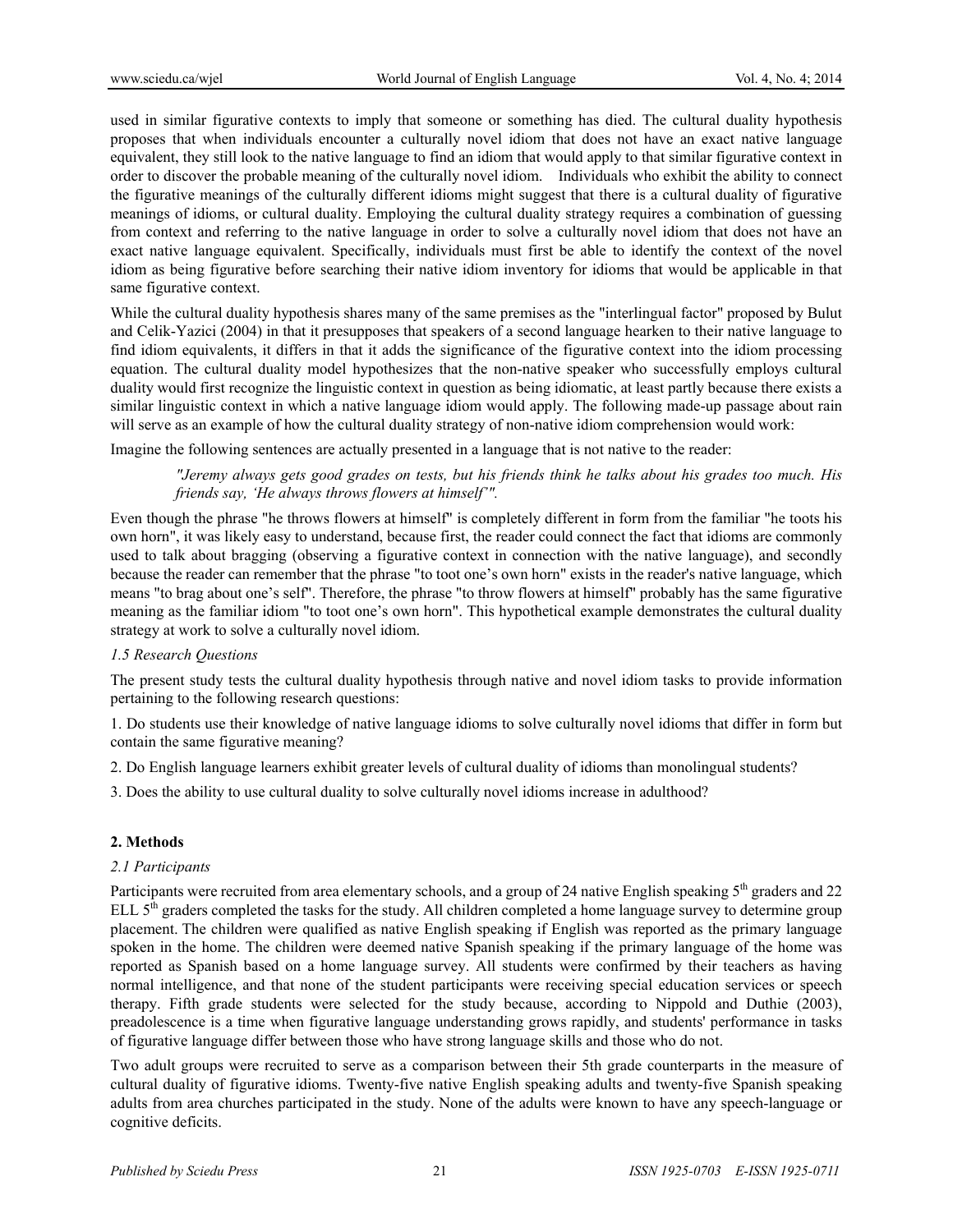## *2.2 Testing Procedures*

All participants signed informed consent letters written in their native language informing them of the purposes and procedures of the study while at the same time ensuring them that there were no known risks for participating and that they had the right to withdraw at any time without penalty. In order to determine and document the native language of all participants, a home language survey was administered along with the informed consent letter. This survey asked questions pertaining to the language spoken in the home and the language of the media consumed in the home.

Native English speaking participants were administered the *Peabody Picture Vocabulary Test* (*PPVT-4; Dunn & Dunn, 2007)* and all had to obtain a standard score of 85 or above to qualify for participation in the study. The Spanish speaking participants were administered the *Test de Vocabulario en Imágenes Peabody (TVIP; Dunn, Padilla, Lugo, Dunn, 1986*) and also were required to obtain a standard score of 85 or above to participate in the study. In addition, the Spanish speaking 5th grade participants were also administered the *PPVT-4*; however, the standard score did not eliminate them from participation in the study. These tests were administered to the participants individually, and all scores were recorded using a participant number rather than a name in order to ensure anonymity of the participants.

The administration of the Native Idiom Test (NIT) and the Culturally Novel Idiom Test (CNIT) were presented in small groups to the participants when possible, either at the children's schools or the adult's area church.

## *2.3 Idiom Task Design*

The first idiom task, called the Native Idiom Test (NIT), contained 15 idioms gleaned from the native culture and native language of the participants of the group. For the English speaking group, the NIT-E contained English idioms such as "kick the bucket" and "out of the blue". For the Spanish speaking group, the NIT-S contained Spanish idioms such as "me dio el avión" (you gave me a plane) and "descubrirse el pastel" (to discover the cake). Immediately after each group of 5th graders was administered their respective NIT, both groups completed a second idiom task called the Culturally Novel Idiom Test (CNIT), which contained 15 idioms novel to the native culture of the participant. The CNIT was unique in that, although the idioms were unfamiliar to the test groups, the items themselves were presented in the native language of the group in order to ensure that language was not a barrier to the interpretation of these novel idioms. The children in both the English speaking and Spanish speaking groups were administered both idiom tasks in a classroom setting.

All four idiom tasks - NIT-English, CNIT-English, NIT-Spanish, and the CNIT-Spanish - were designed and compiled by the first author. Each idiom was presented in a brief story context of two to four sentences that contained situations relevant to 5th graders such as going to school, trouble with friends, or conversations with parents. According to the Flesch-Kincaid Grade Level Scale, all four of the idiom tasks ranked between a 3.0 (3rd grade level) and 4.7 (approaching 5th grade level). Following each story, the examinee was asked to select a multiple-choice answer that best signified the meaning of the idiom. The answer choices for each story always presented three possible interpretations: a literal interpretation of the idiom, the correct figurative interpretation of the idiom, and finally, a fact from the story that could be true but did not reflect the meaning of the idiom. These answer choices were presented in random order for each test item. The following is a sample item from the Native Idiom Test - English.

*Greg had been pestering his sister all day. When Greg came into the house with a bunch of flowers for his sister, she said, "Well that was out of the blue!"* 

What did Greg's sister mean when she said "that was out of the blue"?

- a. The flowers were blue
- b. The flowers were an unexpected surprise
- c. The flowers came from the water

The selection of idioms for each of the four idiom tasks involved the passing of certain criteria set by the researcher in order to ensure the validity of the testing items. For the Native Idiom Test-English, the idioms had to meet the following criteria: 1. Idioms must contain words in a 5th grader's vocabulary 2. Idioms must contain a Spanish equivalent that is different in form but the same in figurative meaning from the English idiom 3. Idioms should be familiar to native English speakers. Finding idioms that fulfilled the first criteria did not prove difficult since the vocabulary of most idioms does not fall above the 3rd grade reading level (Nippold et al., 2001). Finding idioms that met the second criteria, however, proved to be a challenge because many of the familiar idioms in the English language (criteria 3) have an exact Spanish equivalent. For example, the English idiom "to have a heart of stone" meaning 'to be unfeeling', has an exact Spanish equivalent "tener un corazón de piedra" and would therefore fail to meet the second criteria. Another challenge to meeting the second selection criteria was that many English idioms did not have a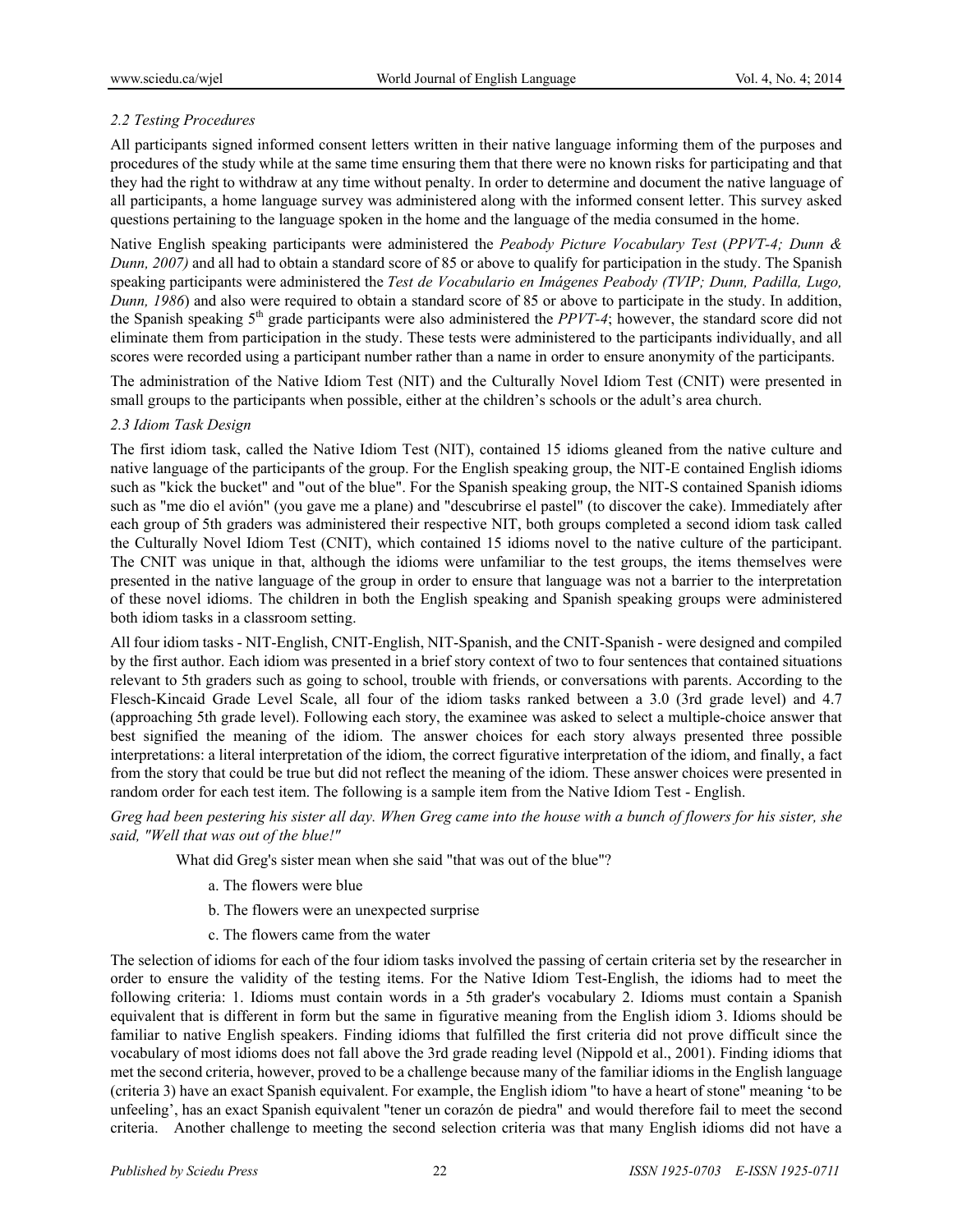Spanish equivalent or the equivalent contained concepts or words that were too mature for a 5th grader. In order to compensate for the lack of available "researched" lists of idiom familiarity applicable to the current study, the researcher gleaned English idioms from Nippold (1998) as appropriate and relied on the judgment of the second author to validate the familiarity of the other selected idioms. In spite of these challenges, the researcher was able to find 15 idioms in the native English language and culture that met all three selection criteria, with particular emphasis placed on meeting the second selection criteria.

The selection of idioms for the CNIT-E- involved passing the following selection criteria: 1. Culturally novel idioms must be opaque 2. Culturally novel idioms must conjure a mental image 3. Figurative meanings must parallel those idioms on the native task but be very different in form from those on the native task. Regarding the first selection criteria, the term "opaque" is a measure of the transparency of an idiom. Transparency has to do with how closely the figurative meaning of the idiom is related to the literal meaning (Nippold & Duthie, 2003). An idiom that is transparent is easily interpreted due to the similarity between the figurative and literal meanings. For example, the idiom "to skate on thin ice" is easily interpreted because both the literal and figurative meaning imply someone being close to danger. For an idiom to be deemed opaque, however, the literal and figurative meanings must have little to do with one another. For example, the literal meaning of "kick the bucket" is in no way related to its figurative meaning "to die". In order to ensure that individuals solved culturally novel idioms using cultural duality rather than simply being able to pragmatically figure out the meaning of the figurative expression, only opaque idioms were selected in the CNIT. While it was essential that the culturally novel idioms be opaque, the second selection criteria was deemed appropriate in order to ensure that the idioms were not so opaque that they did not even bring a mental image to mind. Therefore, phrasal verb idioms such as "put up with" or "come across" were not included in the CNIT-English.

Finally, selection criteria three was identical to selection criteria two for the NIT-English. The figurative meanings in the CNIT-English must parallel those on the NIT-English if the task was to be a true measure of cultural duality used for idiom comprehension. Idioms for the CNIT-English were drawn from the Spanish language and culture but were rendered in English in order to prevent the hindrance of a language barrier. Also unique to the CNIT- English was the inclusion of five "foil" items that do not have figurative meanings that parallel items on the NIT-English. The additional foil items helped ensure that correct answers on the CNIT-English were more likely the result of the presence of cultural duality rather than chance or the use of pragmatic knowledge to solve the idioms. Furthermore, the foil items helped mask the connectedness of the two idiom tasks. The CNIT-English contained 15 novel idioms that paralleled the native idioms and five "foil" idioms for a total of 20 idioms.

The selection criteria for the NIT-Spanish and CNIT-Spanish followed those used for the NIT-English and CNIT-English, except the idioms on the NIT-Spanish were native to the Spanish language and culture, and idioms on the CNIT-Spanish were novel to the Spanish culture. Idioms selected for the CNIT-Spanish were drawn from the English culture in order to involve only two languages - English and Spanish- across all idiom tasks throughout the study. Just as in the NIT-English, the NIT-Spanish contained 15 items. Finally, the CNIT-Spanish contained 20 idioms, 15 with parallels and 5 foils, in the same format as the CNIT-English. Although the first author composed all the NIT-S and CNIT-S items, a native Spanish speaker reviewed them for accuracy. This individual is a professor at a university who teaches Spanish literature and language.

# **3. Results**

## *3.1 Analysis*

All data were analyzed using IBM SPSS descriptive statistics software version 10. A series of one-way ANOVAs were conducted to compare group differences for all experimental measures. In addition, paired sample *t-* tests were completed to analyze the means between the NIT and CNIT within both English and Spanish speaking children and adults.

## *3.2 Results for EC and SC Groups*

A total of 24 English speaking  $5<sup>th</sup>$  graders were recruited and 20 children met the criteria (n=20, 11 female, 10 male, mean age 11.1) and a total of 22 Spanish speaking  $5<sup>th</sup>$  graders were recruited and 16 met the criteria (n=16, 11 female, 5 male, mean age 10.6).

Table 1 reports the performance of the English child (EC) and Spanish child (SC) groups. An ANOVA was used to evaluate differences in performance between the EC and SC groups. Results showed a statistically significant difference between performance on the *PPVT-4*  $[F(1,78)=6.50, p<.015]$  with the EC group outperforming the SC group. This result is not surprising considering that the *PPVT-4* is normed and designed for native English speakers.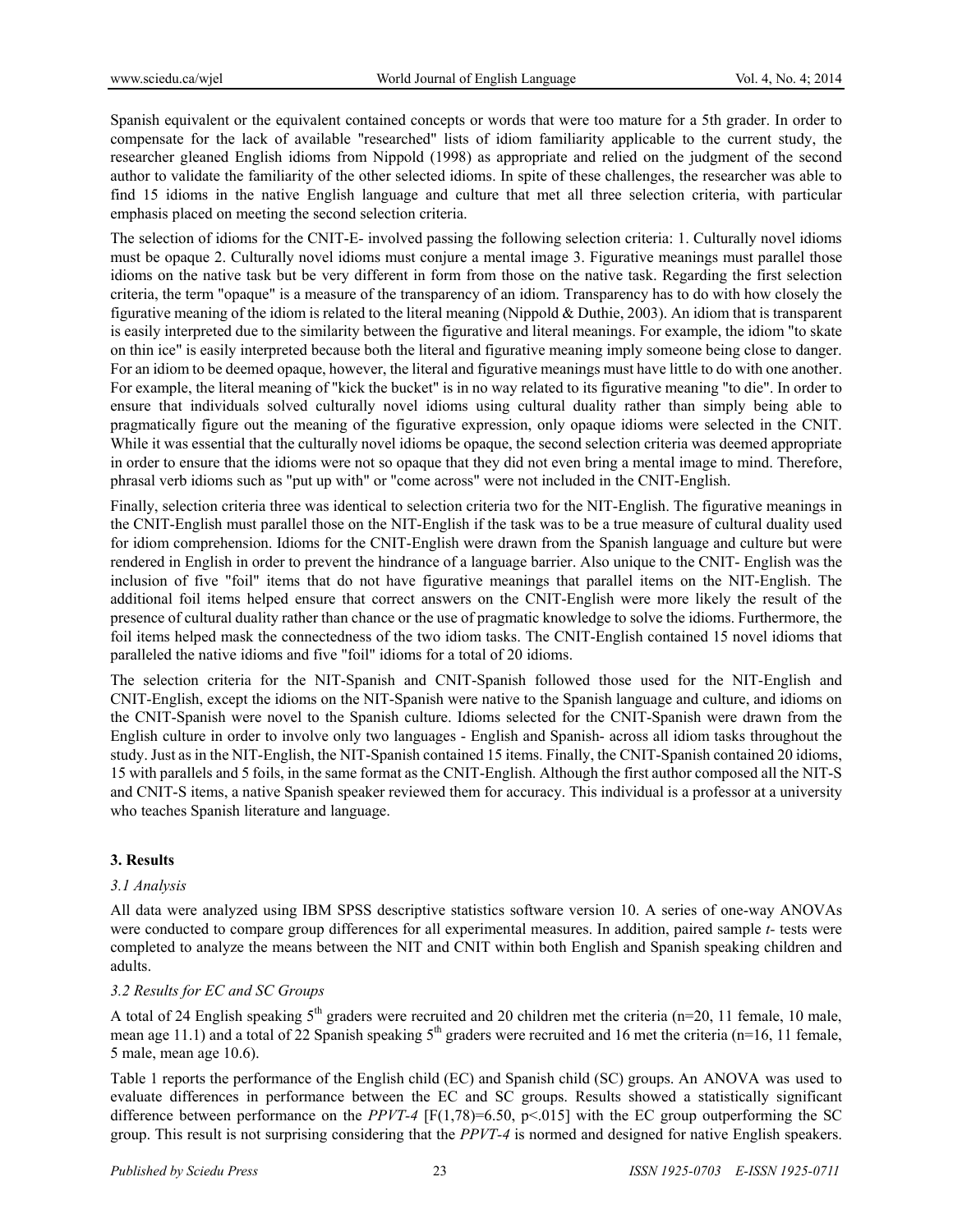Considering that the SC group reported Spanish as its native language, the SC's mean standard score of 93.50 on the *PPVT-*4 demonstrated a level of bilingualism and placed them within functional limits for an English measure of receptive vocabulary. For the idiom measures, group differences in performance on both the NIT and CNIT were both statistically significant [NIT:  $F(1,78)=15.5$ ,  $p<0.01$ ; CNIT:  $F(1,78)=4.29$ ,  $p<0.046$ ] with the EC group performing higher than the SC group for both tasks.

**Table 1.** Standard Score on Vocabulary Assessment and Mean Scores on Idiom Tasks for English and Spanish Speaking Children

| Task        | English | Spanish |
|-------------|---------|---------|
| PPVT-4      | 102.70  | 93.50   |
| <b>TVIP</b> | n/a     | 97.06   |
| NIT         | 13.75   | 10.63   |
| CNIT        | 12.30   | 9.75    |

Note. NIT=Native Idiom Test. CNIT=Culturally Novel Idiom Test. *PPVT-4= Peabody Picture Vocabulary Test-4; TVIP= Test de Vocabulario en Imágenes Peabody.* 

A series of independent *t* tests were used to evaluate differences between NIT and CNIT within each group. The performance on the NIT task for the EC group was significantly higher than the CNIT tasks  $\lceil t(19)=2.57, p=.019$ . However, there was not a significant difference between these two tasks for the SC group  $\lceil t(15)=.86, p=.40$ .

#### *3.3 Results for EA and SA Groups*

All 25 English speaking adults (EA, mean age 39.9) and 25 Spanish speaking adults (SA, mean age 34.6) met criteria on the *PPVT-4* and the *TVIP* respectively. Table 2 reports results on both assessments of vocabulary and the idiom tasks.

**Table 2.** Standard Score on Vocabulary Assessment and Mean Scores on Idiom Tasks for English and Spanish Speaking Adults

| Task        | English  | Spanish  |
|-------------|----------|----------|
| PPVT-4      | 105.32   | n/a      |
| <b>IVTP</b> | n/a      | 111.32   |
| NIT.        | 15/15    | 13.68/15 |
| CNIT        | 14.84/15 | 11.72/15 |

Note. NIT=Native Idiom Test. CNIT=Culturally Novel Idiom Test. *PPVT-4= Peabody Picture Vocabulary Test-4; TVIP= Test de Vocabulario en Imágenes Peabody*.

Results from the two idiom tasks revealed a significant difference between the groups with the EA scoring higher on each [NIT: F(1,48)=17.58, p<.001; CNIT: F(1,48)=64.61, p<.001]. A pair sample *t* test within groups found a trend for significant difference between performances on the NIT and CNIT tasks for the EA group  $\lceil t(24)=2.14, p=.043 \rceil$ , and the differences between these tasks for the SA group was also significant [*t*(24)=6.15, p=.001]. Again, not unexpected since this was the more challenging task.

A comparison of EC and EA groups found significant differences between each of the idiom tasks: [NIT: F(1,43)=9.60, p<.003, CNIT: F(1,43)=14.06, p<.001] with EA scoring higher on both idiom tasks. The normed scores for the age groups from the *PPVT-4* were not significantly different  $[F(1,43)=0.809, p<0.374]$ . A comparison of SC and SA found differences on all tasks, with adults scoring higher [TVIP:  $[F(1,39)=26.50, p<001]$ ; NIT:  $[F(1,39)=19.29, p<sub>1</sub>$ p< .001]; CNIT: [F(1,39)= 7.97, p .007].

In order to determine if knowledge of native idioms influenced performance on the culturally novel idioms with similar form, individual responses for each group on each item were analyzed. Concordance percentages between NIT and CNIT were computed for each participant in each group and paired-sample *t* tests were completed to reveal group differences. Results are represented in Table 3. T-test comparisons revealed significant difference between each group:EC>SC: [*t* (15)=-9.20), p= <.001]; EA>SA: [*t* (24)=-8.61, p=<.001]; SA>SC: [*t*(15)=-4.03, p=<.001]; EA>EC:  $[t(21)=6.254, p=<.001]$ .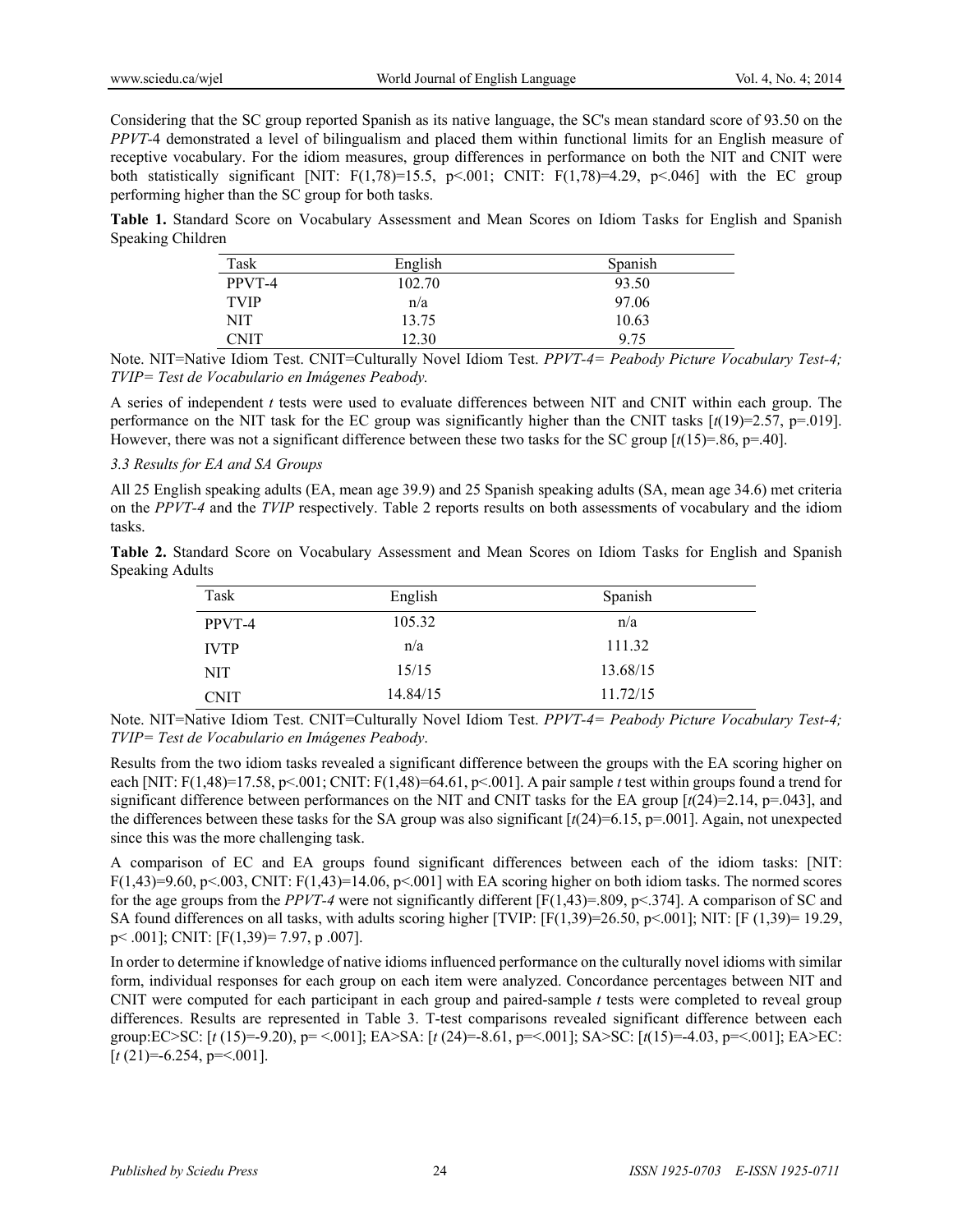| Group            | Concordance Percentage |
|------------------|------------------------|
| English Children | 85.8%                  |
| Spanish Children | $42.7\%$               |
| English Adults   | 99.1%                  |
| Spanish Adults   | 72.1%                  |

**Table 3.** Mean Concordance Percentage between Native Idiom Task and Culturally Novel Idiom Task

#### **4. Discussion**

The children in the EC group outperformed those in the SC group for all measures. According to Nippold (1998), young adolescents have developed rudimentary mastery of figurative language by the 5th grade and easily recognize non-literal language. The EC's almost perfect scores on the NIT (13.75/15) support this research on idiom mastery in the adolescent population as the vast majority of the EC participants exhibited little to no difficulty comprehending idioms native to the English language and culture. The EC group performed slightly lower on the CNIT (12.10/15), however the difference was statistically significant. Several factors may be taken into consideration when trying to explain the EC's lower performance on the CNIT. The most likely explanation relates to the idiom experience hypothesis (Nippold, 1998), which states that idioms are learned through repeated exposure to them. As was the intended nature of the CNIT, these 5th grade students had never heard or read the idioms drawn from the Spanish culture. Without prior exposure to guide their comprehension of the idioms, the students had to rely on other idiom solving strategies. However, the 80% average on the CNIT might demonstrate that in addition to using context clues to arrive at an accurate definition of the novel idiom, the children might also use their knowledge of a similar idiom in the native language. The concordance of 86% between the native and novel form suggests that using a cultural duality strategy might actually aid in the accurate interpretation of novel idioms.

The children in the SC group had an average of 5;6 years of study where English was the only language of instruction. They all performed within normal ranges on a receptive vocabulary test in both English (*PPVT-4*) and Spanish (*TVIP*), and there was not a significant difference between those two assessments  $[t(15)=808, p=.432]$ . Therefore, a degree of bilingualism was assumed. Those in the SC group did not demonstrate a difference between the NIT and CNIT tasks, and they performed lower on each task than their English speaking peers and the Spanish adults. This could be attributed to a lack of exposure to common Spanish idioms since the majority of time speaking Spanish was with their family at home and not at school or with friends from school. The average percent on the NIT was 70% correct, but the concordance to the CNIT was only 42%. This suggests that the bilingual children may rely solely on a contextual strategy to accurately define novel idioms. Because of their lack of exposure and therefore knowledge of Spanish idioms, they might not be able to use a dual cultural strategy to interpret novel idioms on the CNIT-S. Although those in the SC group had receptive vocabulary scores that were within normal ranges, they were significantly lower than their English speaking peers. This could suggest that their knowledge of American idioms was also poorer than the English speaking children, and therefore restricted their use of a cultural duality strategy.

The Spanish speaking adults performed higher on all idiom tasks and on the *TVIP* when compared the bilingual children. Like SC and EC, they scored significantly lower on the more challenging novel idiom task. The concordance between correctly identified native idioms and the similar novel idioms was 72%, much higher than SC. It might be assumed that these Spanish speaking adults have had greater exposure to the native idioms, and that they are, is some degree, taking advantage of their knowledge of American idioms to aid in interpreting the novel forms. This might be difficult to explain, however, since the Spanish speaking adults were not all from the same country and the years of studying English varied. (Ten reported zero years of studying English, 2 had university degrees, and 13 did not respond to the question). Although efforts were made to choose native Spanish idioms that were more common across Mexican and Central American countries, some of the native idioms might not have been familiar to the participants. Also, too many of the Spanish speaking adults did not report time living in the United States to make this a variable.

Finally, English-speaking adults performed very well on both idioms tasks, and the concordance of native idioms to their novel idiom forms was 99.1%. Like the English-speaking children, the high concordance might be a result of using contextual cues to interpret the novel idioms, but it also might suggest that the adults are recalling a similar form of the idiom in English to accurately define the novel idiom, in other words, using a dual cultural strategy. There is a definite trend that the higher percentage correct on the NIT yields a higher percentage of concordance on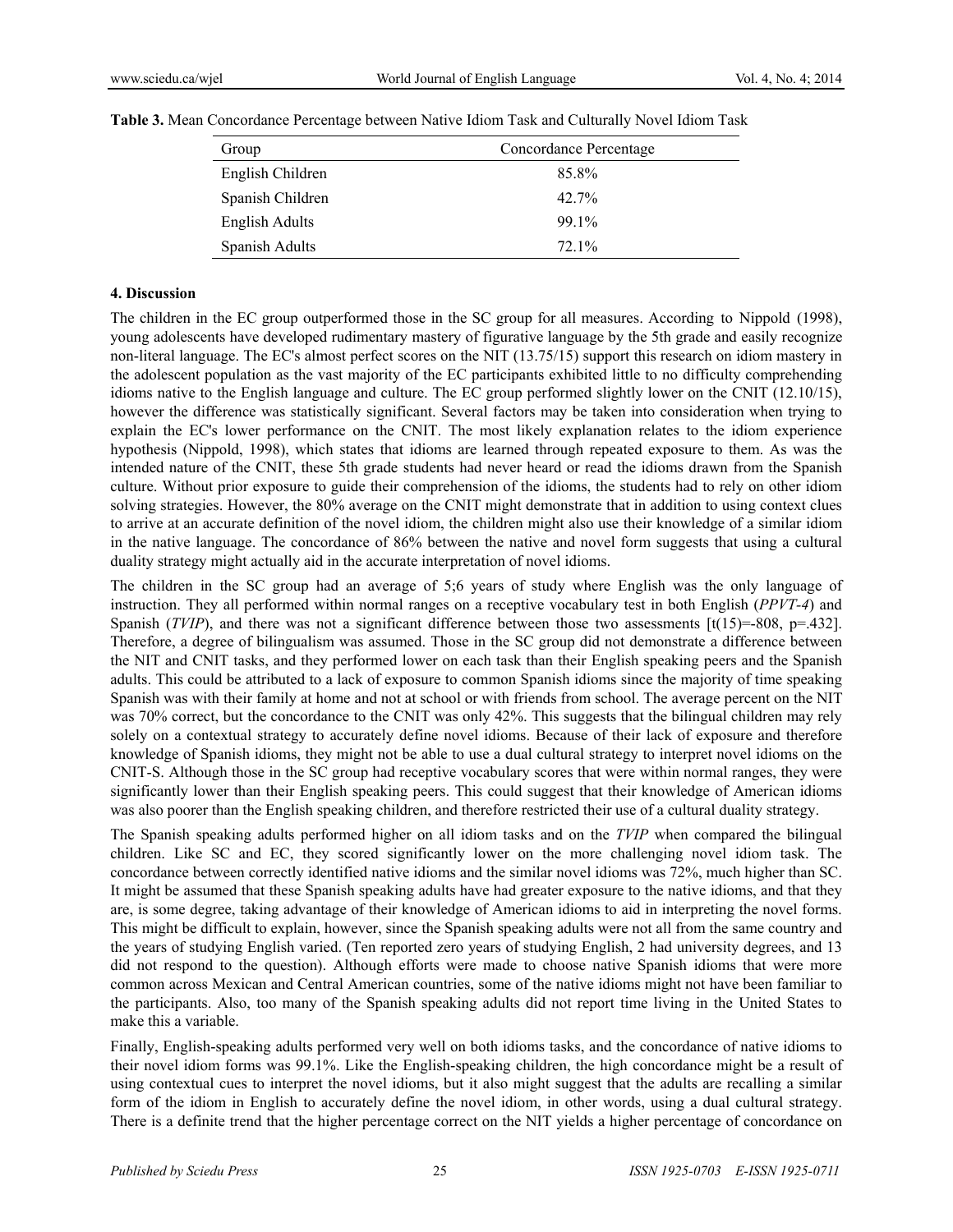the CNIT. Results from this study are similar to Irujo (1986) who used advance English language speakers, but only if we compare the EC, EA, and SA groups. The children in the SC group, however, did not appear to employ this cultural duality strategy. What we could assume concerning the fifth-grade English language learners is that even though they are exposed to multiple cultures and languages on a daily basis, their lack of a solid foundation in the native language idioms greatly hinders the use of the cultural duality strategy. These ELL likely utilize a more common idiom comprehension strategy such as guessing from the context. Adding other strategies might be acquired as they mature and have time to become more fully exposed to idioms in their native language and well as in their second language. What was not revealed in this study was the extent that the Spanish-speaking participants employed their knowledge of not only Spanish idioms, but American idioms as well in order to interpret novel idioms.

## *4.1 The Use of Cultural Duality as a Teaching Tool*

The primary purpose of the present study was to investigate the cultural duality hypothesis with the aim of finding an additional idiom teaching strategy to aid English language learners. While the data from this study failed to definitively provide evidence that individuals spontaneously use cultural duality to solve novel idioms, perhaps the practice of referring to the native language for idioms that are similar in figurative meaning could be an effective strategy when specifically taught to the English language learner population. Much in the same way a child might be taught to group idioms that essentially mean the same thing (e.g. to be in hot water, to be about to boil over) a child may also be taught to group idioms between languages that have the same figurative meaning and are found in similar contexts. In doing so, the child may learn more about the idioms in his native culture while also mastering idioms in the second language. Also, it would provide English language learners with an additional idiom-solving strategy as they try to master these difficult and seemingly arbitrary figurative phrases. Discussion of idioms from different cultures should also include instruction in the socially appropriate contexts for each figurative phrase. Teaching cultural duality may be particularly useful for older children at the high school level or for adults who are simply learning the colorful and social nuances of a second or third language since these populations have had more exposure to the idioms in their native language.

Practically speaking, teaching the cultural duality strategy would require additional research on the part of the instructor to locate idioms in the child's native language that also have parallels in the English language. If the language teacher knows the native language of her clients, she can locate books and other text resources that contain idioms from the child's native language. Using these resources, the she can help her students learn idioms from their native language and then help them make parallels to the idioms in the language of instruction. The language teacher may wish to make use of graphic organizers that help students to group idioms that have the same figurative meaning across cultures and languages. Even if the therapist does not speak the native language of her ELL clients, there are still several ways to incorporate cultural duality into daily therapy activities. During I.E.P meetings when the child's parents and a translator are present, ask the parents to make a list of common idioms from their culture. The translator may assist in explaining the meaning and proper use of these idioms. Idiom dictionaries are also readily available for purchase and usually include helpful examples of the proper use of idioms not native to the English language and culture. Furthermore, the child may take some responsibility in learning the idioms from his native language by becoming an "idiom investigator". The student may be sent home with a worksheet in which he has to ask his parents for some examples of idioms in his native language, or the child may challenge himself to pick up on idioms in everyday speech and texts. After several idioms have been collected, the student could report on the idioms he found during a cultural sharing day. Allowing the student to share some of the unique linguistic features of his native culture would give the therapist an opportunity to acknowledge the value of the child's native language while simultaneously showing connections to idioms in the language of instruction.

The benefit of helping English language learners master idioms in the language of instruction, while simultaneously educating them more about the unique figurative phrases of their own culture cannot be understated. With structured practice, English language learners could become increasingly adept at recognizing figurative contexts in multiple languages. Furthermore, helping English language learners draw connections between languages could help bolster their metalinguistic skills in addition to providing another strategy for idiom comprehension. With increased performance in idiom comprehension, English language learners will have increased understanding and access to the content curriculum. As language instructors concerned about the language abilities of our bilingual students, we must take a keen interest in their performance in both their native and second languages, even for advanced language skills such as the use of figurative expressions.

## **Acknowledgements**

The authors would like to thank Leonor Vazquez-Gonzales for her assistance in editing the Spanish idiom tasks.